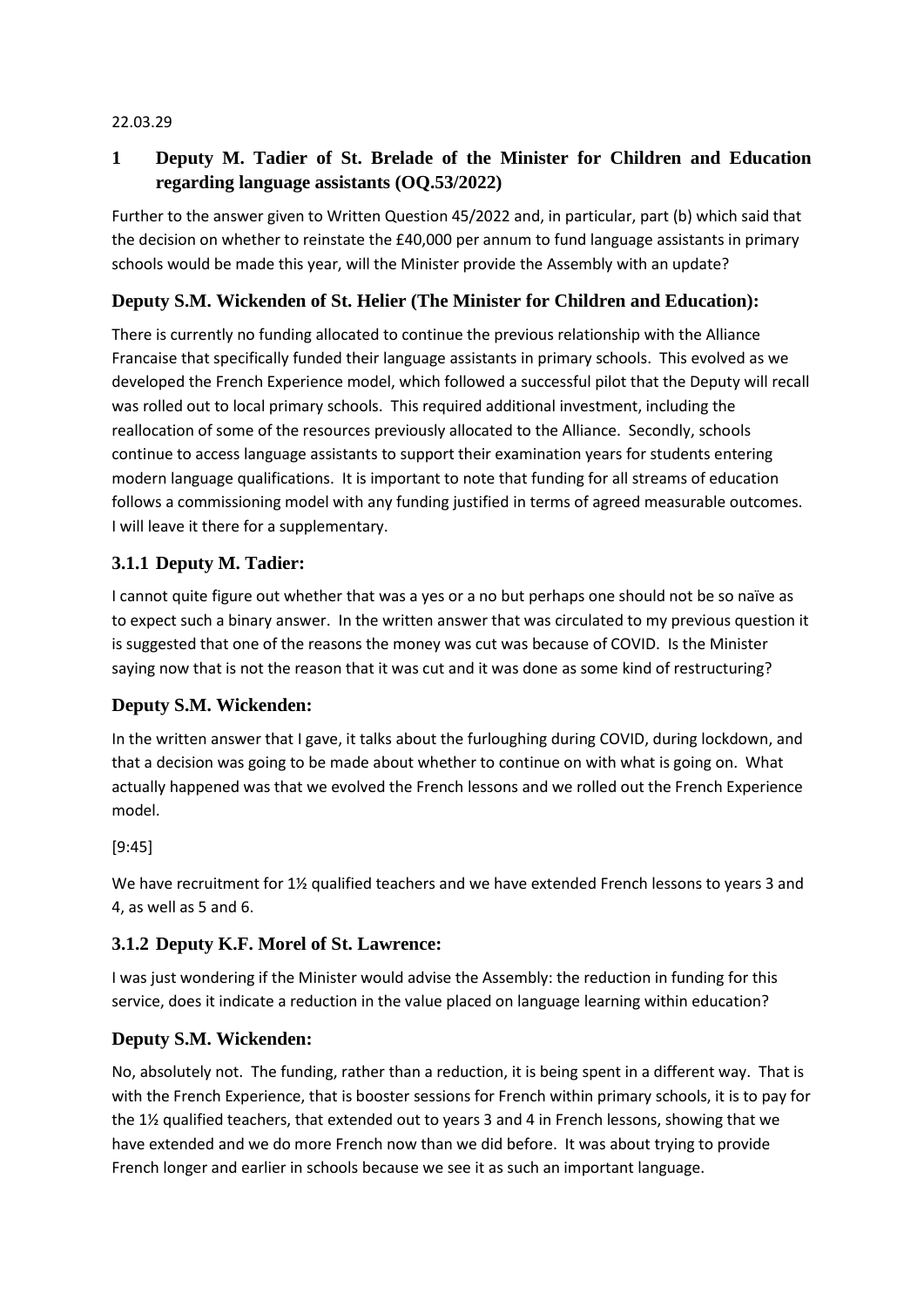## **3.1.3 Deputy R.J. Ward of St. Helier:**

How long has the French Experience and the language assistant provision been running side by side in schools?

#### **Deputy S.M. Wickenden:**

I am afraid I cannot answer that question directly on how long it has been going but I will find out for the Deputy and get that information out.

# **3.1.4 Deputy R.J. Ward:**

I just want to ask the Minister, is it a choice of one or the other if both have been accompanying each other? It is difficult we do not how long. Is it really a choice of one or the other or do they not complement each other?

## **Deputy S.M. Wickenden:**

I do not know if they will complement each other. All funding proposals, if Alliance Francaise comes forward with a new funding proposal or new proposal to us, that will be looked at. We do have a new C.Y.P.E.S. (Children, Young People, Education and Skills) adviser in language who is taking up post in April this year and with the implementation of the new languages strategy. But until a costed formal proposal is received we cannot go further than that, but we are looking forward to the starting of a new language adviser in April that will start bringing other ideas forward.

# **3.1.5 Deputy G.P. Southern of St. Helier:**

What we have done is replaced some lessons with a strategy; how practised we are at that. But is it not the case that the new language adviser will be taking up her place with a reduced budget? Has the budget for languages in schools been reduced?

# **Deputy S.M. Wickenden:**

I do not know if the Deputy was ... I said that we have employed 1½ qualified teachers and with expanded French lessons down to years 3 and 4 that was not previously done. So we have not replaced teaching with a strategy but we are employing an adviser for languages who will start looking at what languages will look like going in the future, and we will set that up. I am sure that will be part of a strategy but one that will be costed that could go forward.

# **3.1.6 Deputy G.P. Southern:**

I repeat: is it the case that the funding of languages in schools has been reduced and will the new officer be setting up from scratch with a reduced budget? Is that the fact?

# **Deputy S.M. Wickenden:**

No, because we are spending the same amount, we have just allocated it differently.

# **3.1.7 Deputy C.S. Alves of St. Helier:**

Given that the language strategy is due to be launched in early May, would this not be a good time for the Minister to show his commitment to languages and reinstate that funding of £40,000 to allow for the good work of the language assistants to continue?